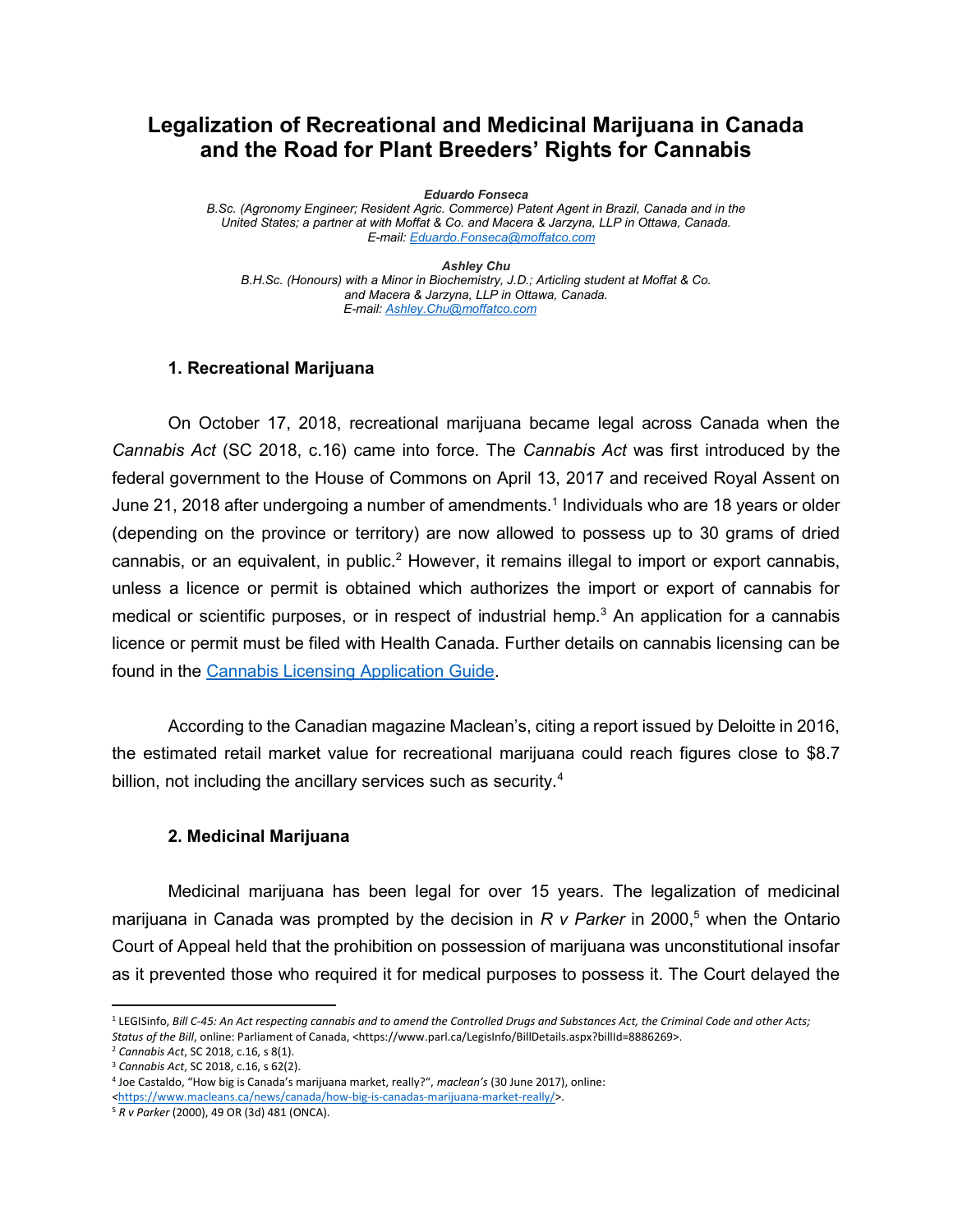declaration of invalidity for 12 months to give Parliament time to draft appropriate legislation. In 2001, the Marihuana Medical Access Regulations (SOR/2001-227) were implemented, enabling individuals with medical needs to access dried marijuana for medical purposes after obtaining the authorization of their health care practitioner.<sup>6</sup> The regulations have been amended a number of times since then. With the *Cannabis Act* now in force, the regulations that govern cannabis for medical purposes are the Cannabis Regulations (SOR/2018-144).<sup>7</sup> The medical cannabis system continues to exist alongside the recreational cannabis regime.<sup>8</sup>

## 3. Differences Between Hemp and Marijuana

It is important for breeders and consumers to be clear on the differences between hemp and marijuana. While hemp and marijuana both originate from the *Cannabis* plant, they are distinct entities. Marijuana contains a higher concentration of tetrahydrocannabinol (THC), which is responsible for the psychoactive effects experienced when marijuana is consumed. The THC concentration in dried marijuana can vary anywhere between less than 1% to 30%.<sup>9</sup> Hemp, on the other hand, is primarily grown for industrial use (e.g., manufacturing paper, rope and construction materials) and is regulated so that it contains 0.3% THC or less. Licences to grow hemp for commercial purposes were first issued in 1998, following research that demonstrated that hemp can be grown as a separate entity from marijuana.<sup>10</sup>

## 4. Protection of Cannabis Varieties

## Conditions for Protection

Cannabis breeders can protect cannabis strains under the Plant Breeders' Rights Act (SC 1990, c.20). Applications for protection are submitted to the Plant Breeders' Rights Office (PBRO), which is administered by the Canadian Food Inspection Agency (CFIA).

<sup>&</sup>lt;sup>6</sup> Health Canada, Understanding the New Access to Cannabis for Medical Purposes Regulations, online: Government of Canada (August 2016), <https://www.canada.ca/en/health-canada/services/publications/drugs-health-products/understanding-new-access-to-cannabis-for-medicalpurposes-regulations.html>.

<sup>&</sup>lt;sup>7</sup> Government of Canada, Cannabis for medical purposes under the Cannabis Act: information and improvements, online: Government of Canada (modified 17 October 2018), <https://www.canada.ca/en/health-canada/services/drugs-medication/cannabis/medical-usecannabis.html>.

<sup>&</sup>lt;sup>8</sup> Government of Ontario, Cannabis legalization, online: Government of Ontario (updated 29, October 2018), <https://www.ontario.ca/page/cannabis-legalization#section-8>.

<sup>&</sup>lt;sup>9</sup> Ontario Cannabis Store, Glossary of Terms: THC, online: Ontario Cannabis Store, <https://ocs.ca/blogs/glossary-of-terms/thc>.

 $10$  Government of Canada, Hemp and the hemp industry – Frequently Asked Questions, online: Government of Canada (modified 7 November 2018), <https://www.canada.ca/en/health-canada/services/drugs-medication/cannabis/producing-selling-hemp/about-hemp-canada-hempindustry/frequently-asked-questions.html#a7>.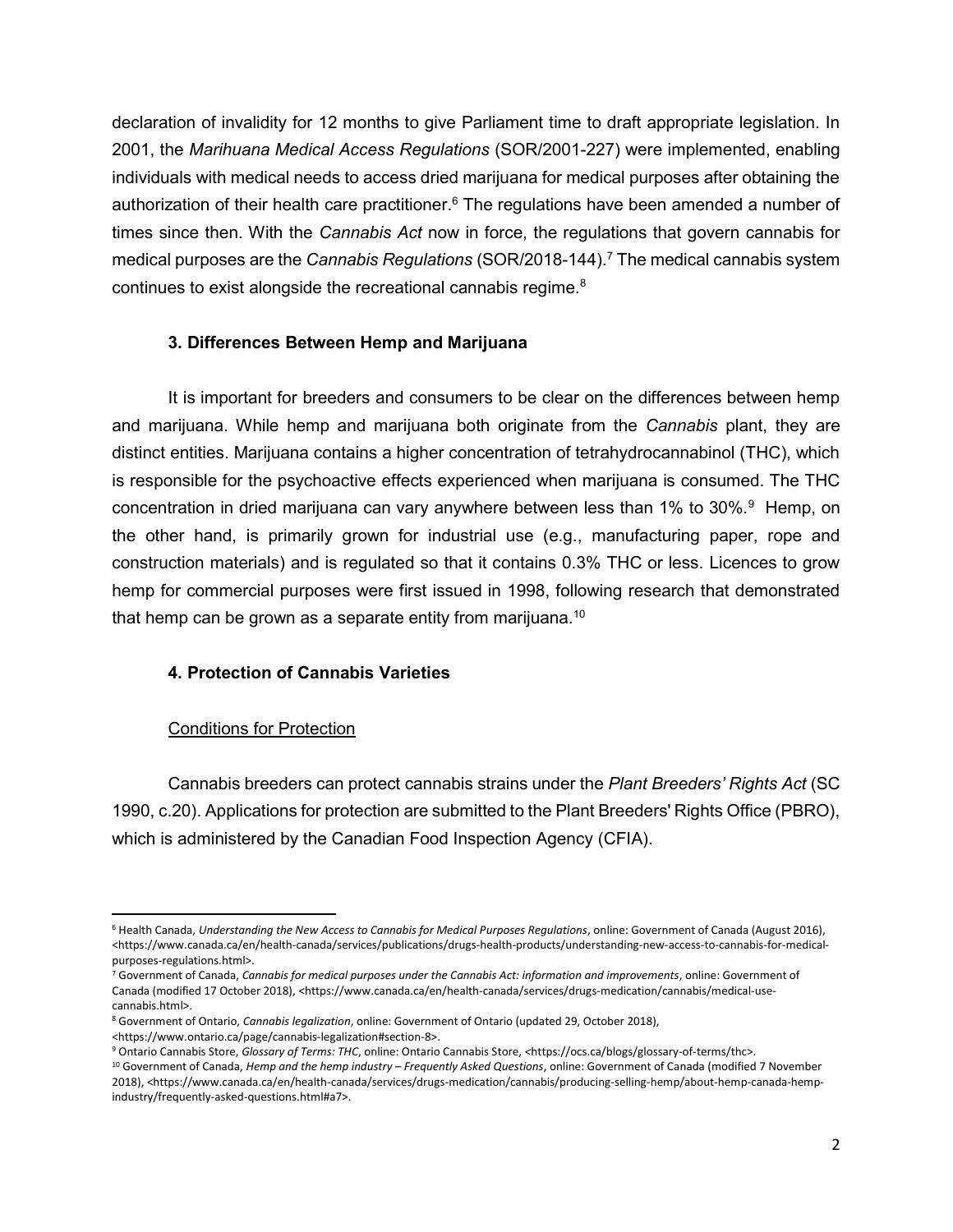Some conditions must be satisfied before applying for protection. In order to obtain protection, the plant variety must be:

- a) new, meaning that the propagating or harvested material has not been sold in Canada more than 1 year and anywhere else for 4 years before the filing date of the application;
- b) clearly distinguishable from all other known varieties;
- c) stable in all its distinctive essential characteristics; and
- d) sufficiently stable among the generations.<sup>11</sup>

## Applying for Plant Breeders' Rights in Canada

The applicant must be either the breeder, his or her employer, or the legal representative. If the breeder is not the applicant or the employee of the applicant, the application must be supported by an assignment from the breeder to the applicant. When applying for the rights, a list of information must be provided, such as the Applicant's full name and address; the botanical classification of the plant variety; the proposed variety denomination/name; the priority information (if applicable); and information on the sales of the variety.

## Variety Denomination

A variety denomination (name) must be provided when filing the application. It may be a temporary designation or an experimental number. However, a final denomination should be submitted prior to publication of the variety description in the Plant Varieties Journal.

Canadian breeders must be very careful when selecting a name for their varieties. CFIA guidelines on variety denominations state that names cannot be misleading or offensive. Furthermore, comparatives or superlatives such as "purest" or "stronger" should be avoided. If a variety has been protected or if an application has been filed in another country, the denomination used in that country must also be used in Canada. Additional directions for naming varieties can be found in the Variety Naming Guidelines.

It is also important for breeders to know that the variety denomination cannot be registered as a trademark.

<sup>11</sup> Plant Breeders' Rights Act, SC 1990, c.20, s 4(2).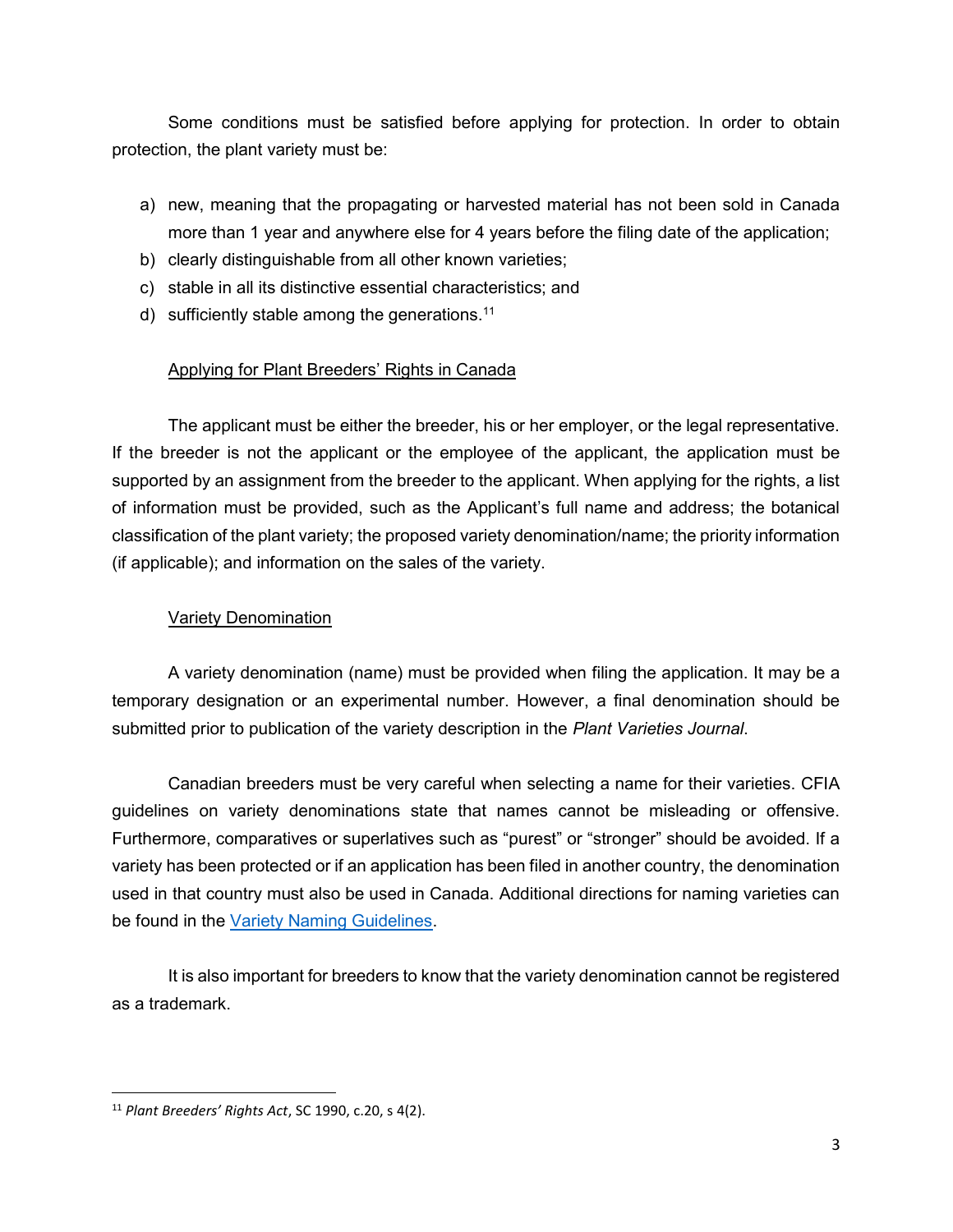#### Claiming Priority

Breeders are entitled to claim priority in Canada for a variety which has been previously filed for protection in a country member of the International Union for the Protection of New Varieties of Plants (UPOV). The date the foreign application was originally filed would be considered as the date of filing in Canada. However, as it remains illegal to import or export cannabis unless there is an authorization for medical or scientific purposes, it might be difficult to claim priority for recreational marijuana.

#### Additional Information Required from the Breeder

An application for protection requires further details from the breeder regarding the plant variety. Such details include the origin and breeding history of the variety; a statement of distinctness; a statement of uniformity and stability; and the methods for maintaining the variety.

Canadian breeders must also be very careful with the requirement for a sample of the propagating material. In the Plant Breeders' Rights protection system, there is a requirement to supply a seed sample to the PBRO at the time of filing an application if the crops are propagated by seeds. Vegetatively propagated crops, on the other hand, are exempt from this requirement. Most cannabis breeders are choosing to use asexual reproduction due to the prohibition on circulating cannabis sample plants and seeds.

### Plant Breeders' Rights Examination

 As there are currently no specific examination guidelines for cannabis, the PBRO is considering using the Hemp Test Guidelines to conduct its examinations (these guidelines can be obtained by submitting a request to the PBRO). Generally, asexually reproduced species require one growing cycle of trials to determine whether the candidate variety is distinct, uniform and stable (DUS), while seed reproduced and woody species require two growing cycles of trials. As discussed above, most cannabis breeders are choosing to use asexual reproduction due to the prohibition on circulating cannabis sample plants and seeds.

In Canada, the duration of DUS testing for cannabis will be one year if asexually propagated and two years if propagated from seed, although the PBRO is considering requiring two growing cycles of trials for asexually reproduced cannabis as well. While this information is not reflected in the present Hemp Testing Guidelines, the PBRO plans on updating the document.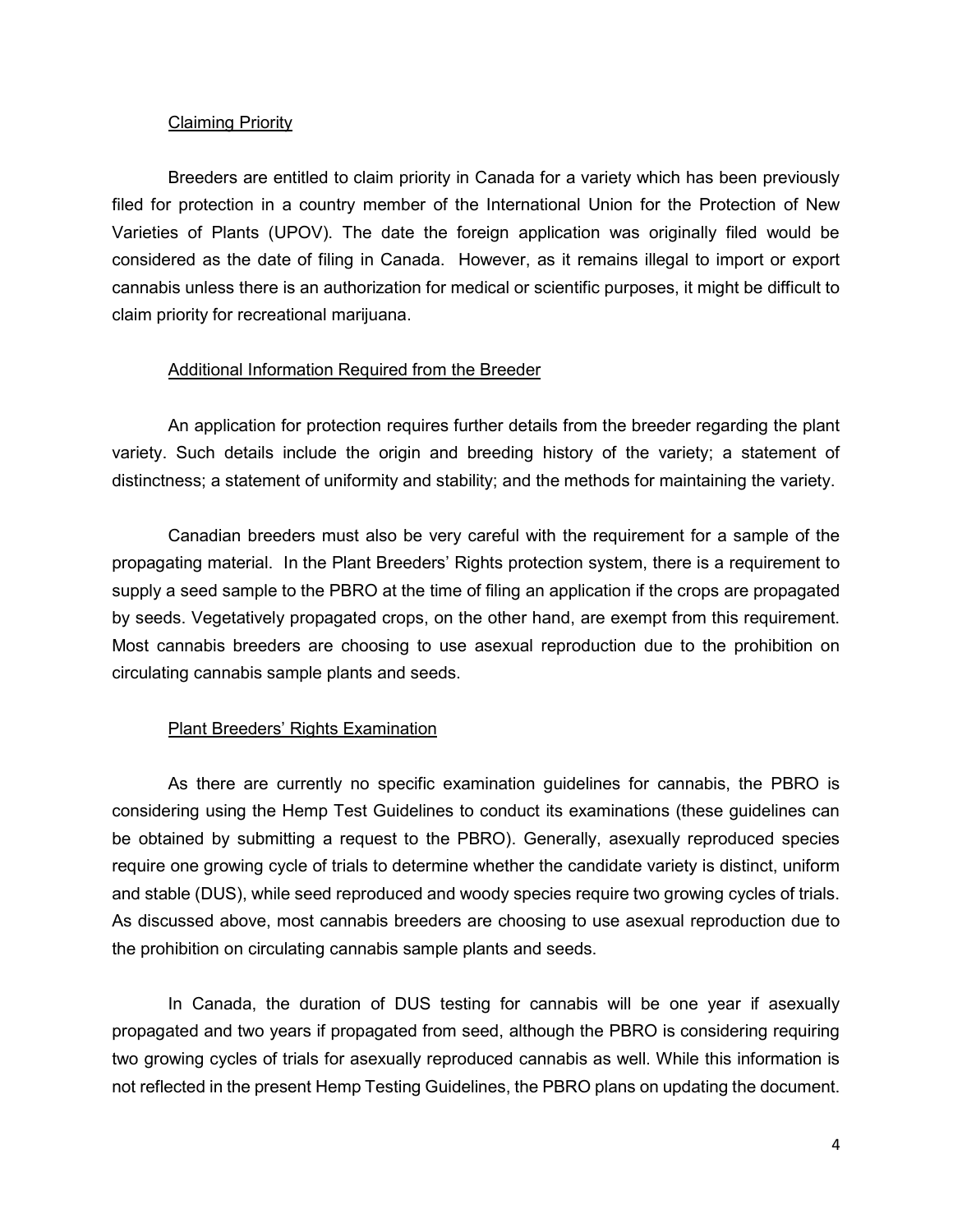### Duration of Plant Breeders' Rights

Once granted, Plant Breeders' Rights protection can last up to 20 years, although breeders can surrender their rights any time before the end of the 20-year period. To maintain their rights, breeders must pay an annual fee. Following the expiry of the protection term, the plant variety may be used by individuals other than the plant breeder in Canada.

#### **Facilities**

There are no guidelines specifying the type of facilities or security required for growing cannabis for examination. This will likely have to be determined by law enforcement entities in agreement with the CFIA. Generally, however, facilities are required to conduct the comparative tests and trials and to maintain the plant variety, which may or may not be the same facilities. During examination, an examiner from the PBRO will visit the trial site to verify the results of the trial. After rights have been granted, the Commissioner may request to inspect the facilities where the variety is being maintained.

### Branding

In addition to applying for Plant Breeders' Rights, breeders should consider registering a trademark for the commercialization of the plant variety as part of a branding and recognition strategy. This course of action will allow breeders to build equity and prevent others from propagating or selling the variety without a proper licence.

A trademark registration involves a separate application process, wherein an application is submitted to the Canadian Intellectual Property Office (CIPO). To obtain a trademark registration, the trademark must be sufficiently distinctive from the corresponding variety name or from any known variety name. Trademarks that resemble a plant variety denomination will not be accepted, as it may lead to confusion.

Below is a link to the Trademarks page on CIPO's website: http://www.ic.gc.ca/eic/site/cipointernet-internetopic.nsf/eng/h\_wr00002.html